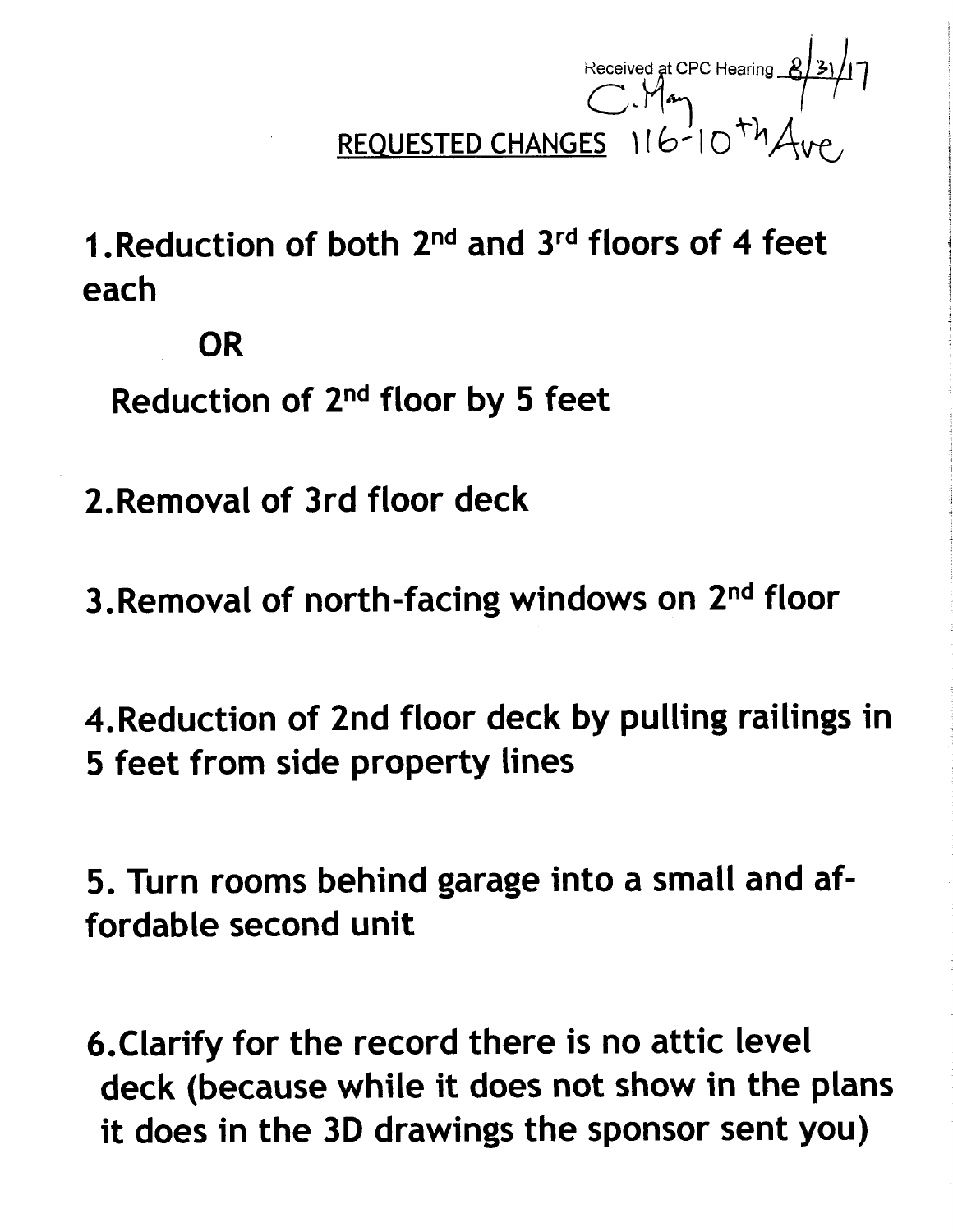$\label{eq:2.1} \frac{1}{\sqrt{2}}\int_{\mathbb{R}^3}\frac{1}{\sqrt{2}}\left(\frac{1}{\sqrt{2}}\int_{\mathbb{R}^3}\frac{1}{\sqrt{2}}\left(\frac{1}{\sqrt{2}}\int_{\mathbb{R}^3}\frac{1}{\sqrt{2}}\right)\left(\frac{1}{\sqrt{2}}\int_{\mathbb{R}^3}\frac{1}{\sqrt{2}}\right)\left(\frac{1}{\sqrt{2}}\int_{\mathbb{R}^3}\frac{1}{\sqrt{2}}\right)\left(\frac{1}{\sqrt{2}}\int_{\mathbb{R}^3}\frac{1}{\sqrt{2}}\int_{\mathbb{R}$ 

 $\sim 10^{-1}$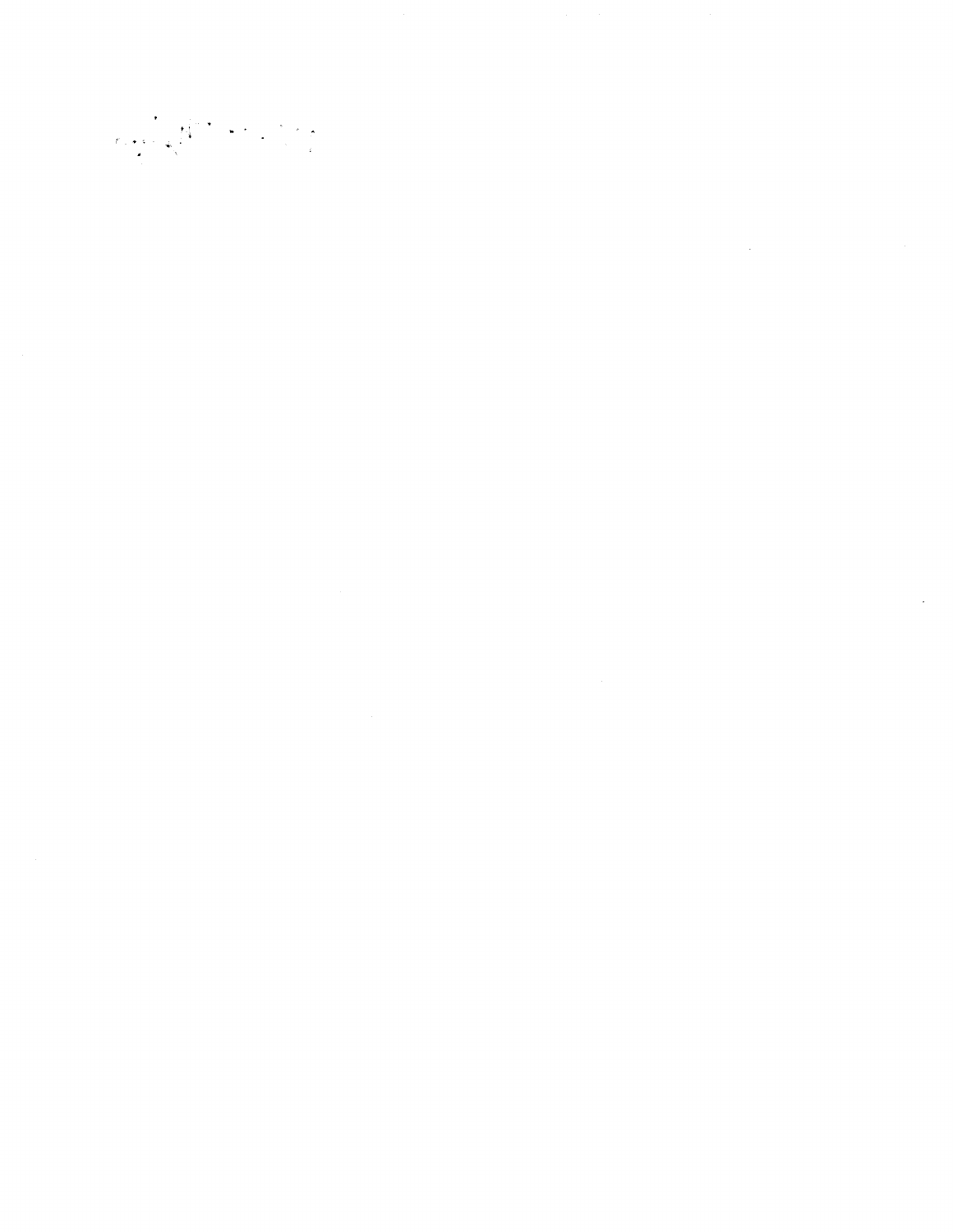### Russian Hill Community Association

Received at CPC Hearing  $2/51/7$ 

1166 Green St. San Francisco, CA 94109 510-928-8243 rhcasf.com

August 30, 2017

President Rich Hillis and Members of the San Francisco Planning Commission 1650 Mission Street Room 400 San Francisco, CA 94103-2479

> Re: 8/31/17 Planning Commission Agenda No. 12 Case No. 2017-002430CUA 948-950 Lombard Street & 841 Chestnut Street

Dear President Hillis and Members of the Planning Commission:

You need to read between the lines of the Executive Summary for the Conditional Use request for a lot merger for the above project to realize that there has been a massive failure of the Planning process resulting in the loss of a historic resource and potential significant negative impacts on the surrounding neighborhood.

While the history of the project is less than clearly outlined, either deliberately or inadvertently, it is worth noting that the Executive Summary Project History identifies 12 separate applications/permits. And more are listed on the Department of Building Inspection's database. Also significant are the litany of errors, omissions, oversights and lack of coordination between Planning and the Department of Building Inspection noted in the Project History:

- "Building Permit Application No. 2011.1 ].04.8277 was filed and approved on \ovember 4, 2011, to correct the record and validate the approved permit at both legal properties."[Project History Par. 2]
- "Planning Department Staff approved the merger of the subject lots (Lots 10 and 17) on April 22, 2015 based upon incomplete information contained within the Department of Building Inspection (DBI) Report of Residential Building Record ("3-R Report). [Project History Par.5]
- "On April 2, 2016, a complaint was filed on the property regarding work beyond the scope of permit...On June 9, 2016, building Permit Application No. 2016.06.09.9584 was issued with an engineer's notice and no plans...No changes to approved design proposed." [Project History Par. 6]
- <sup>\*</sup>On June 15, 2016, building Permit Application No. 2016.06.15.9992 was submitted with one sheet of plans illustrating the full removal of all historic material... The plans were approved by DBI without Planning Department review or approval." [Project History Par.6]
- "Ai the time all plans were submitted, the property had been effectively demolished; all permits were filed to correct the record." [Project History Par. 6]
- "On July 6. 2016, a complaint was filed with the Planning Department ... citing the possible demolition of a historic resource without Planning Department approval...Planning Department Staff conducted a site visit on November 8, 2016, where it was determined that the building was composed of all new framing and sheatling." [Project History. Par 7]

### The Russian Elill Community Association respectfully requests that the Planning Commission consider all of the facts and circumstances of this situation and deny the request for a lot merger.

Unfortunately, the stipulation in the settlement agreement requiring that all future permits be reviewed by the Planning Department and that the Project Sponsor not exceed the scope of work on approved permits does not provide the assurance that it should.

Violators of the Planning and Building Codes should not be rewarded. The requested merger of the two lots should be denied. Alternatives for access to the properties need to be explored. This is a precedent setting case and should not be addressed to simply clear the calendar. Please deny the Conditional Use request to merge two lots.

Sincerely, Kathleen Courtney Chair, Housing & Zoning Committee

Cc: Jamie Cherry, Jeff Cheney, RHCA; Robyn Tucker, PANA; Bob Bluhm, RHN; District 2 Supervisor Mark Farrell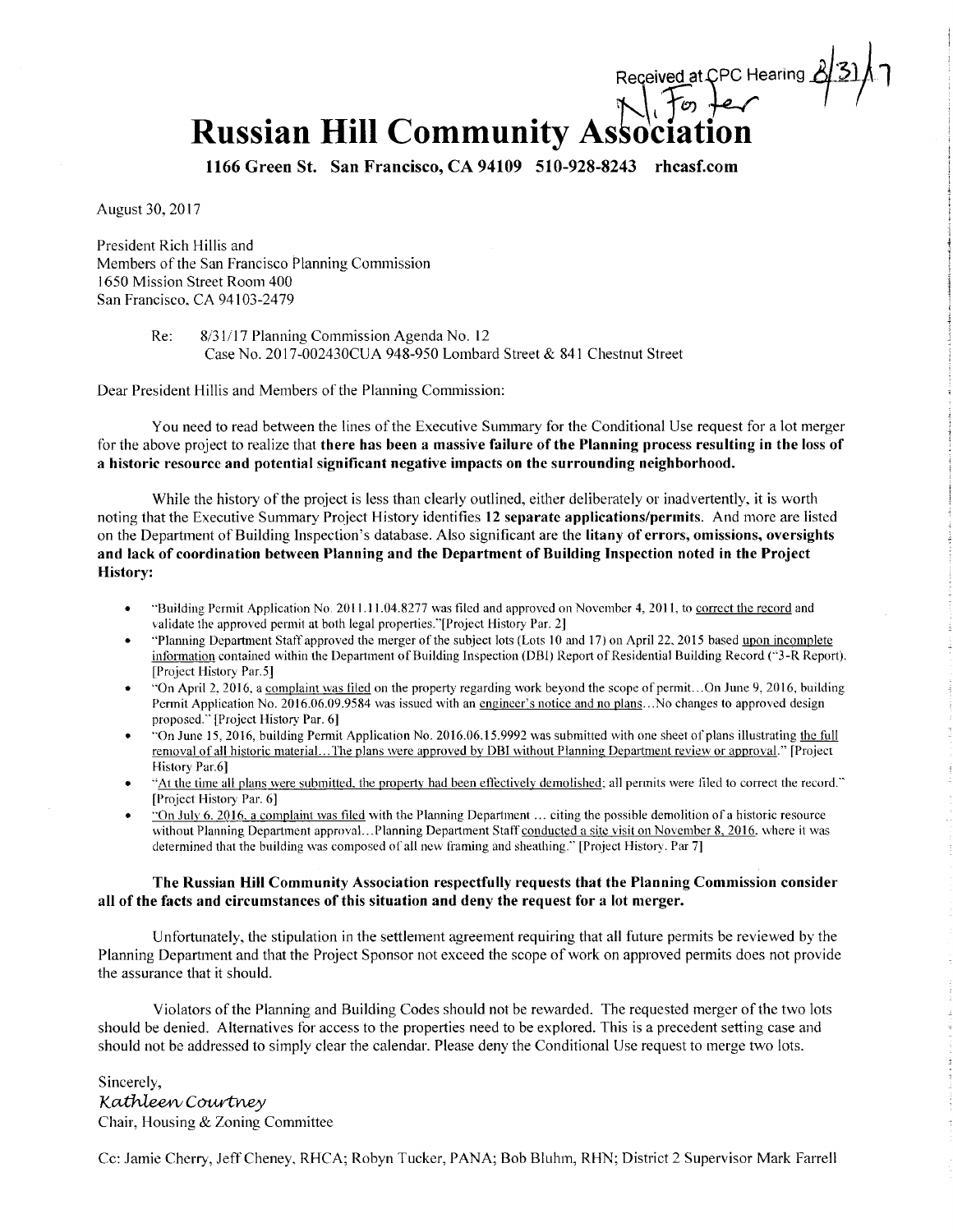| From:    | Richard Cardello                                                                                         |
|----------|----------------------------------------------------------------------------------------------------------|
| To:      | Secretary, Commissions (CPC)                                                                             |
| Cc:      | Foster, Nicholas (CPC)                                                                                   |
| Subject: | 948-950 LOMBARD / 841 CHESTNUT -- PLANNING COMMISSION THURSDAY 08-31-2017 ITEM 12 -- #2017-<br>002430CUA |
| Date:    | Tuesday, August 29, 2017 4:50:49 PM                                                                      |

Jonas P. Ionin

Commission Secretary San Francisco Planning Department 1650 Mission Street, Suite 400 San Francisco, CA 94103 PH: (415) 558-6415 (Assistant) PH: (415) 558-6309 (Direct) FX: (415) 558-6409 Commissions.Secretary@sfgov.org

Nicholas Foster (415) 575-9167 Nicholas.Foster@sfgov.org

RE: 2017-002430CUA

The fine levied for the egregious and unauthorized demolition of the Willis Polk structure seems way too small, especially when considering the estimated value of the completed project; the fine is just a relatively small, cost-of-doing-business expense.

My personal feeling is that the developer forfeited any consideration and, under the circumstances, doesn't deserve the granting of any additional benefits from San Francisco's Planning Department, such as the approval of a lot merger or a conditional use application.

Rather, the City should decide solely on the basis of what would be better for the Russian Hill neighborhood and for the City of San Francisco and rule that way; no consideration should be given to the developer's wishes nor any potential increased profit.

Richard Cardello 999 GREEN STREET NO. 903 SAN FRANCISCO CA 94133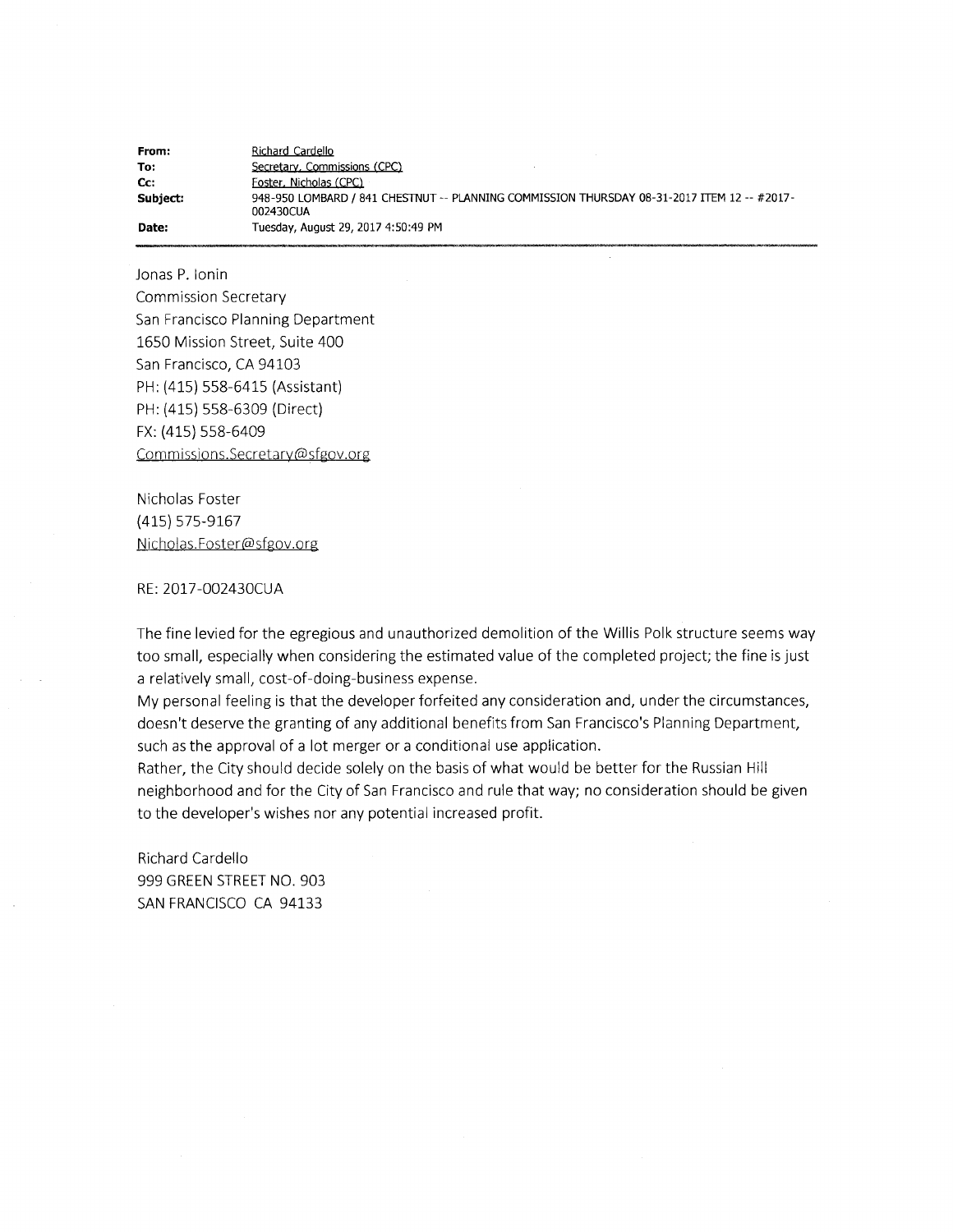sf-planning.org

 $\cdot$ .

What is "Tantamount to Demolition"?

Any project application that proposes one or more of the following criteria is Any projec# application that proposes one or more of the following cri#aria is considered "Tantamount to Demolition" and subject to San Francisco considered "Tantamount to Demolition" and subject to San Francisco Planning Code Section 317. Planning Code Section 317:

- A major alteration of a residential building, removing more than 50 percent major alteration of a residen#iat bui{ding, removing more than 50 percent  $\overline{C}$ of the front and rear façade (combined);  $\overline{a}$  and  $\overline{\phantom{a}}$   $\circ$ of the front and rear façade (combined)<del>; and</del> å.
- Removing more than 65 percent of all exterior walls, or Removing more than 65 percent of all exterior walls, or de.

of the Vertical Envelope Elements (defined as all exterior walls that provide weather and thermal barriers of the Vertical Envelope Elements (defined as all exterior walls that provide weather and thermal barriers A major alteration of a residential building removing more than 50 percent .4 major alteration of a residential building removing more than 50 percent Á.

between the interior and exterior of the building, or that provide structural support to other elements of the between the interior and exterior of the building, or that provide structural support to other elements of the building envelope); and  $\sim$  O.  $\begin{bmatrix} \text{build} \text{ind} & \text{diag} \\ \text{build} \text{ind} & \text{diag} \end{bmatrix}$  More than 50 percent of the Horizontal Elements (defined as all roof areas and all floor plates, except floor More than 50 percent of the Horizontal Elements (defined as all roof areas and all floor plates, except floor plates at or below grade) of the existing building, as measured in gross square feet of actual surface area plates at or below grade) of the existing building, as measured in gross square feet of actual surface area á.

threshold, resulting in inferior design and/or significantly expanded projects. The current controls have led to threshold, resulting in inferior design and/or significantly expanded prvjeets. The current controls have led~to However, we have found that the current controls have led to project sponsors designing just short of the However, we have fiound that the currant controls have led to project sponsors designing just short of the project sponsors designing just short of the threshold, with these results: project sponsors designing just short of the threshold, with these results:

- Allowing major additions. A project can significantly expand the size of the existing housing while still meeting Allowing major additions. A project can significantly expand the size ofi the existing housing whip still meeting the Tantamount to Demolition threshold, thus be approved administratively (no Commission hearing the Tantamount to Demolition threshold, thus be approved administratively (no Commission hearing required}. j.
- Potential for inferior design. Potential for inferior design.

The Department agrees with the public that Tantamount to Demolition is not effective in respecting neighborhood  $^{170\%}_{\Lambda\Lambda\Lambda\Lambda\Lambda\Lambda\Lambda\Lambda\Lambda}$ The Department agrees with the public that Tantamount to Demolition is not effective in respecting neighborhood

Received at OPC Hearing  $\frac{8}{|z|}$ 

d~li~oliti+~ns ~3ir.~yr.~l~ r~~~,~f~i~,n ~,~~ meeting, please contact  $~\blacksquare$ , p  $C \subset \mathbb{R}$  is ignored the individual independent  $\mathbb{R}$  evisions to the in If you would like Planning staff <sub>Planning Study of </sub> Residential Expansion<br>Threshold: A clear process to attend an upcoming  $~$   $~$   $~$   $~$   $\left($   $\text{Chain } \text{Stores}\right)$ Threshold: A clear process  $_{\rm Bar}$   $_{\rm Bar}$  controls If you would like Planning staff neighborhood or organization Threshold: A clear process neighborhood or organization Residential Expansion meeting, please contact to attend an upcoming ene au gestande. for alterations and for alterations and demolitions

Privately-Owned I Consolidation of F Bicycle Parking R Public Outreach a Revisions to the Ir Affordable Require Legacy Business Re The City's General F Space and Public Planning Study of Development Agreer Complete List of Pla Affordable Require Legacy Business Re Development Agree!  $J$  Let  $J$  and  $J$  and  $J$  and  $J$  and  $J$  and  $J$  and  $J$  and  $J$  and  $J$  and  $J$  and  $J$  and  $J$  and  $J$  and  $J$  and  $J$  and  $J$  and  $J$  and  $J$  and  $J$  and  $J$  and  $J$  and  $J$  and  $J$  and  $J$  and  $J$  and  $J$  and  $J$  a Complete List of Pla (Chain Stores) Bar Controls

 $\mathcal{P}$  . Animator in  $\mathcal{P}(\mathcal{P})$ 

Phone: (415) 558-6377 Questions? Start with 1660 Mission Street. G San Francisco, CA 941 Phone: (415) 558-6377 Questions? Start witP 1660 Mission Street. G San Francisco, CA 941 Email: pic@sfgov.org  $Email:$  pic@sfgov.org

Hours of Oppositon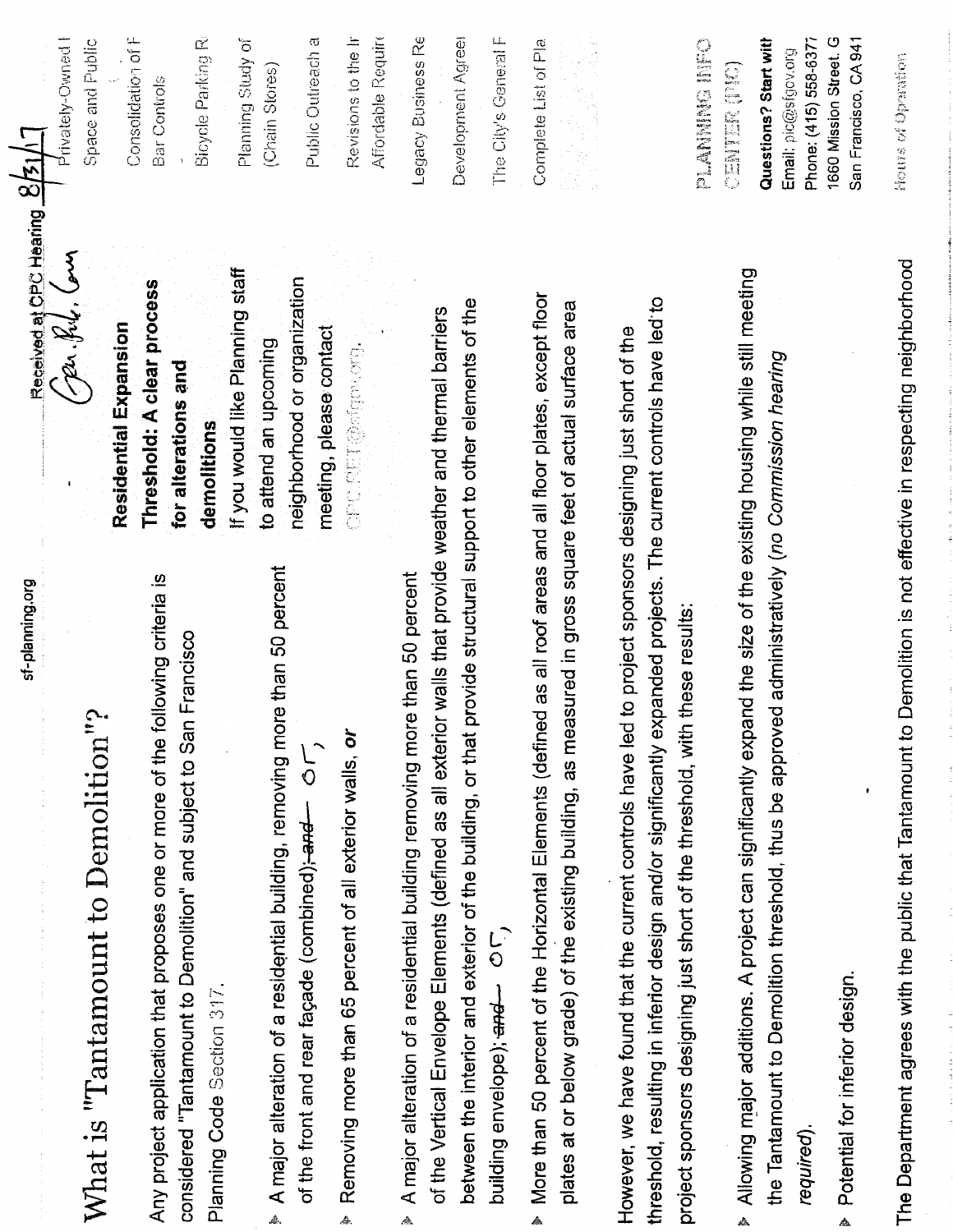$\label{eq:2.1} \begin{split} \mathcal{L}_{\text{max}}(\mathbf{r}) & = \frac{1}{2} \sum_{i=1}^{N} \mathcal{L}_{\text{max}}(\mathbf{r}) \mathcal{L}_{\text{max}}(\mathbf{r}) \\ & = \frac{1}{2} \sum_{i=1}^{N} \mathcal{L}_{\text{max}}(\mathbf{r}) \mathcal{L}_{\text{max}}(\mathbf{r}) \mathcal{L}_{\text{max}}(\mathbf{r}) \mathcal{L}_{\text{max}}(\mathbf{r}) \mathcal{L}_{\text{max}}(\mathbf{r}) \mathcal{L}_{\text{max}}(\mathbf{r}) \mathcal{L}_{\text{max}}(\mathbf$  $\label{eq:2.1} \frac{1}{\sqrt{2}}\left(\frac{1}{\sqrt{2}}\right)^{2} \left(\frac{1}{\sqrt{2}}\right)^{2} \left(\frac{1}{\sqrt{2}}\right)^{2} \left(\frac{1}{\sqrt{2}}\right)^{2} \left(\frac{1}{\sqrt{2}}\right)^{2} \left(\frac{1}{\sqrt{2}}\right)^{2} \left(\frac{1}{\sqrt{2}}\right)^{2} \left(\frac{1}{\sqrt{2}}\right)^{2} \left(\frac{1}{\sqrt{2}}\right)^{2} \left(\frac{1}{\sqrt{2}}\right)^{2} \left(\frac{1}{\sqrt{2}}\right)^{2} \left(\$ 

 $\mathcal{L}^{\mathcal{L}}(\mathcal{L}^{\mathcal{L}})$  and  $\mathcal{L}^{\mathcal{L}}(\mathcal{L}^{\mathcal{L}})$  and  $\mathcal{L}^{\mathcal{L}}(\mathcal{L}^{\mathcal{L}})$  and  $\mathcal{L}^{\mathcal{L}}(\mathcal{L}^{\mathcal{L}})$  $\label{eq:2.1} \mathcal{L}(\mathcal{L}) = \mathcal{L}(\mathcal{L}) \mathcal{L}(\mathcal{L})$  $\label{eq:2.1} \mathcal{L}(\mathcal{L}^{\text{max}}_{\mathcal{L}}(\mathcal{L}^{\text{max}}_{\mathcal{L}}(\mathcal{L}^{\text{max}}_{\mathcal{L}}(\mathcal{L}^{\text{max}}_{\mathcal{L}^{\text{max}}_{\mathcal{L}}})))))$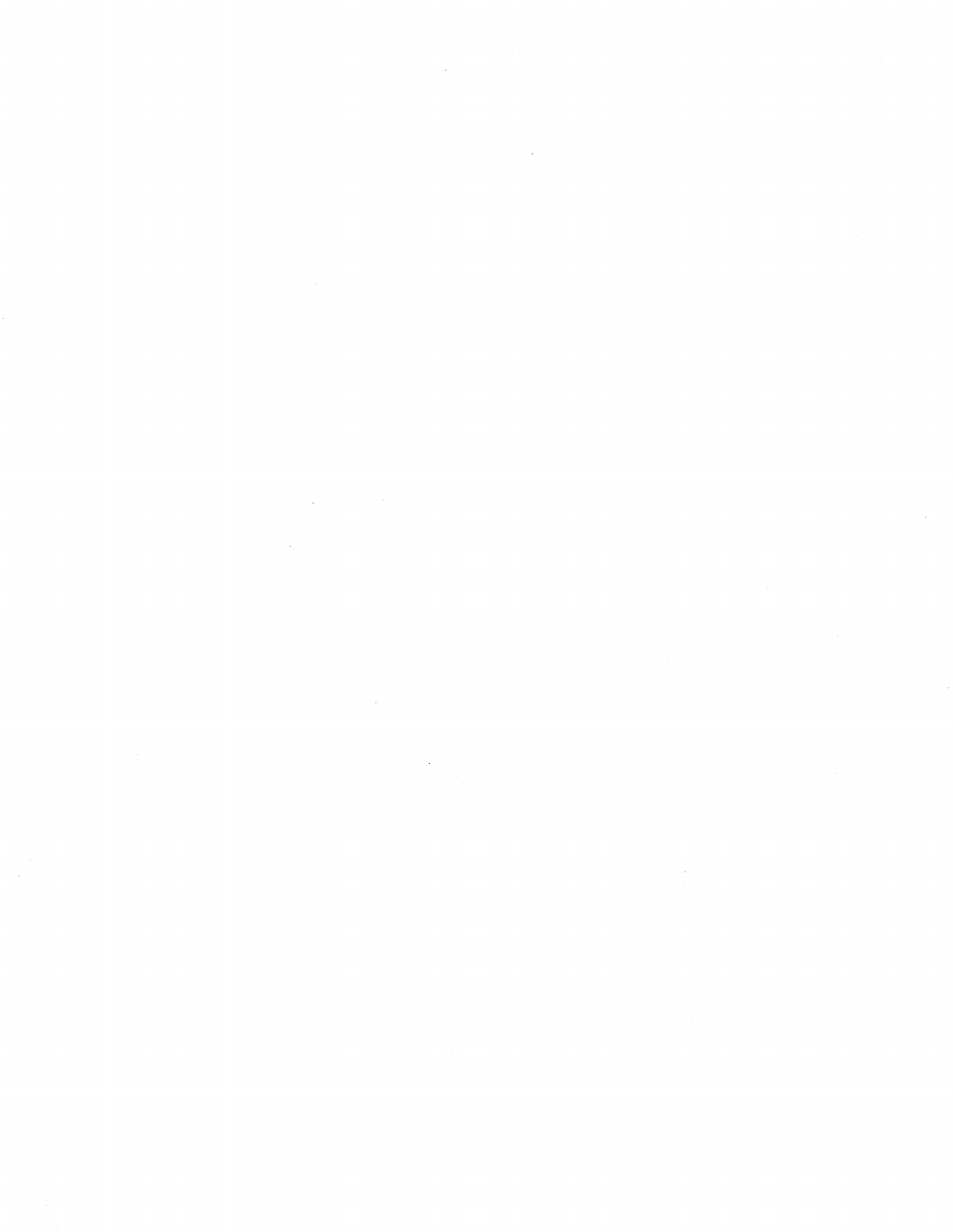### October 27, 2016

To: Planning Commission and Staff

Re: Residential Expansion Threshold Informational Hearing

Dear Commissioners and Staff:

Here is my proposal for new language to deal with Tantamount to a Demolition in Section 317 and the loss of residential housing:

"If any or all sections of the front or rear facade or wall of a structure are proposed for removal, then the project is considered Tantamount to a Demolition and must have a Conditional Use Authorization hearing. However, if a project is determined during Intake and Design Review to remove any or all sections of only the rear facade or wall of the structure for only a horizontal addition, and this horizontal addition does not exceed the rear yard requirements under Sections 134 and 136 of the Planning Code, this project will not be considered Tantamount to a Demolition, but an alteration. If a vertical addition is proposed that adds square footage, a project will be considered Tantamount to a Demolition and a CUA hearing will be required. A roof deck is considered a vertical addition. Skylights or clerestory will not trigger a CUA hearing. If any portion of the front facade is altered at any time during the construction of a project, other than replacement windows per the Planning and Building Code, a project would be considered Tantamount to a Demolition and would be subject to penalties under the Planning Code and Building Code. If a Project Sponsor wishes to add only a garage to a structure that does not currently have a garage, such an addition could be considered under the Soft Story Program and the ADU provision or a Project Sponsor may seek a Variance from the Zoning Administrator. If a Project Sponsor needs to repair a front or rear facade due to deteriorating conditions, a special Building Permit must be applied for and will be issued. This special Building Permit would require scrutiny from both the Building Department and the Enforcement Division of the Planning Department at the time of application."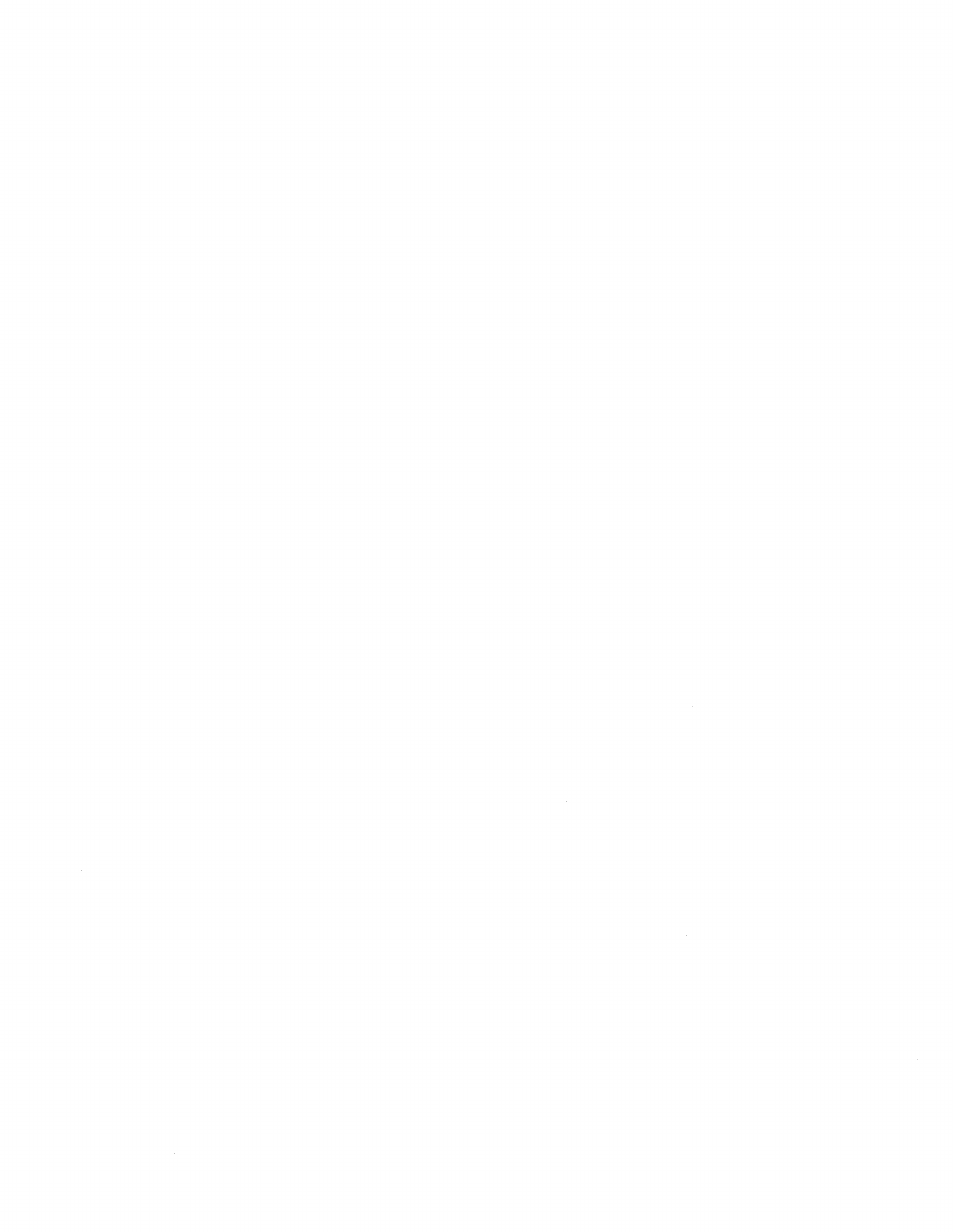I do not think you need to get rid of Section 317. The point of the revised language proposed above, is to tighten up the Tantamount to a Demolition definitions.

It has been said that the thresholds of Tantamount to a Demolition do not work as intended. Currently they are thresholds of what can be removed. The proposed RET is a threshold of what can be added.

What is the difference in getting to the goal of preserving existing housing if thresholds are the problem? What threshold do you land on under a new proposal? GSF, FAR, a Fixed number, Neighborhood Averages, etc. etc?

Tightening up Tantamount to a Demolition as I propose above, brings " certainty to the process. If a project sponsor wants to do a project that would trigger Tantamount to a Demolition they know from the get-go that there will be a Conditional Use Hearing.

Also, please remove the language in Section  $317$  (b) (7). It is a problem because it adds to loss of housing and basically allows a unit merger.

On a personal note, Commissioners and Staff. I have been talking about this for nearly three years now. I wrote my first letter on this in January 2014. There have been many good conversations about this and I greatly appreciate the Staff's work and concern as well as the Commission's concern and interest.

This needs quick attention. We need a better way to try and preserve existing housing. Devising a new Planning Code Section and new Review Procedures will be laborious and contentious. Please revise the definition of Tantamount to a Demolition either as I proposed above or something very similar. There is no reason it cannot be fairly simple.

i t

Sincerely,

Georgia Schuttish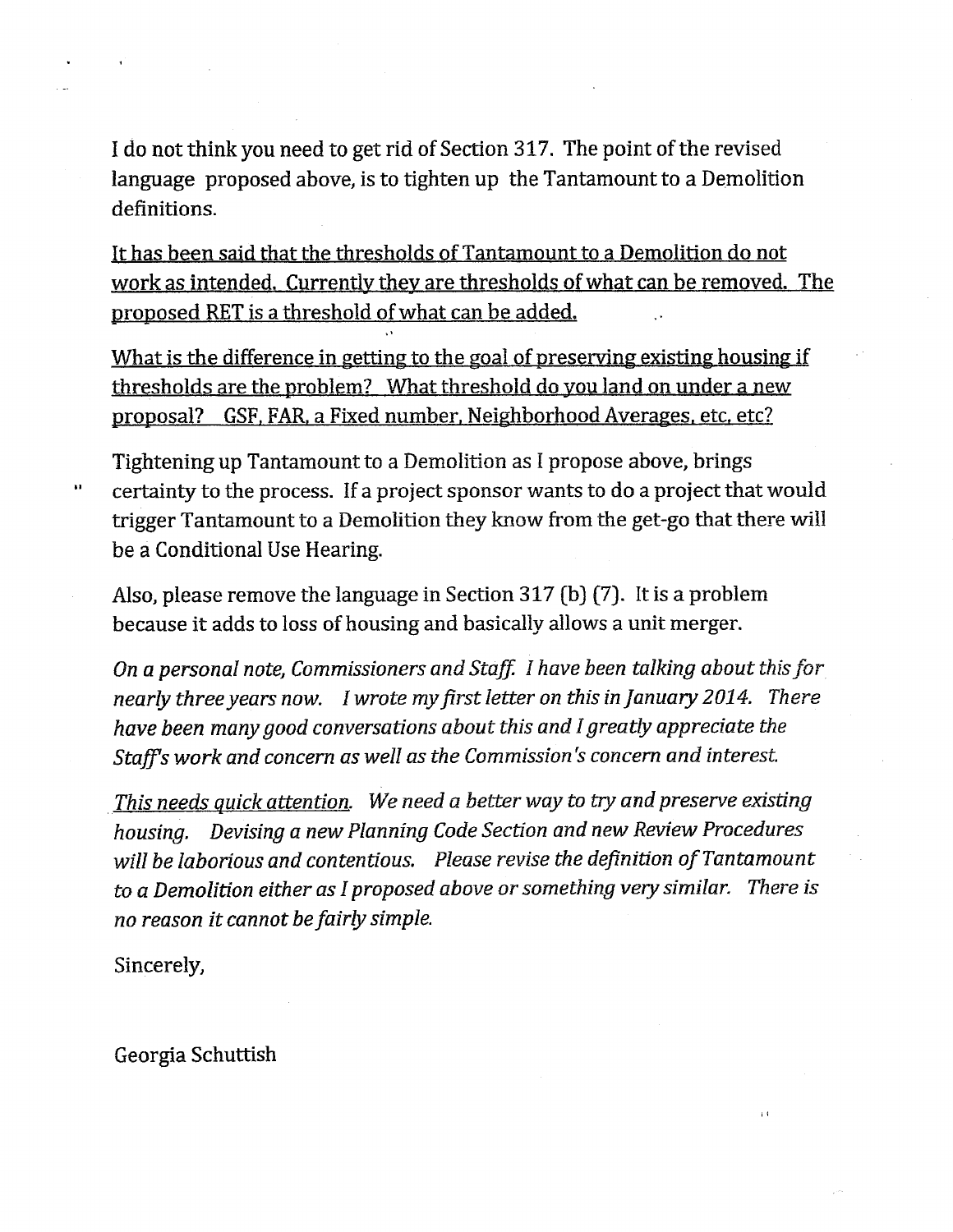$\label{eq:2.1} \frac{1}{\sqrt{2}}\int_{\mathbb{R}^3}\frac{1}{\sqrt{2}}\left(\frac{1}{\sqrt{2}}\right)^2\frac{1}{\sqrt{2}}\left(\frac{1}{\sqrt{2}}\right)^2\frac{1}{\sqrt{2}}\left(\frac{1}{\sqrt{2}}\right)^2\frac{1}{\sqrt{2}}\left(\frac{1}{\sqrt{2}}\right)^2.$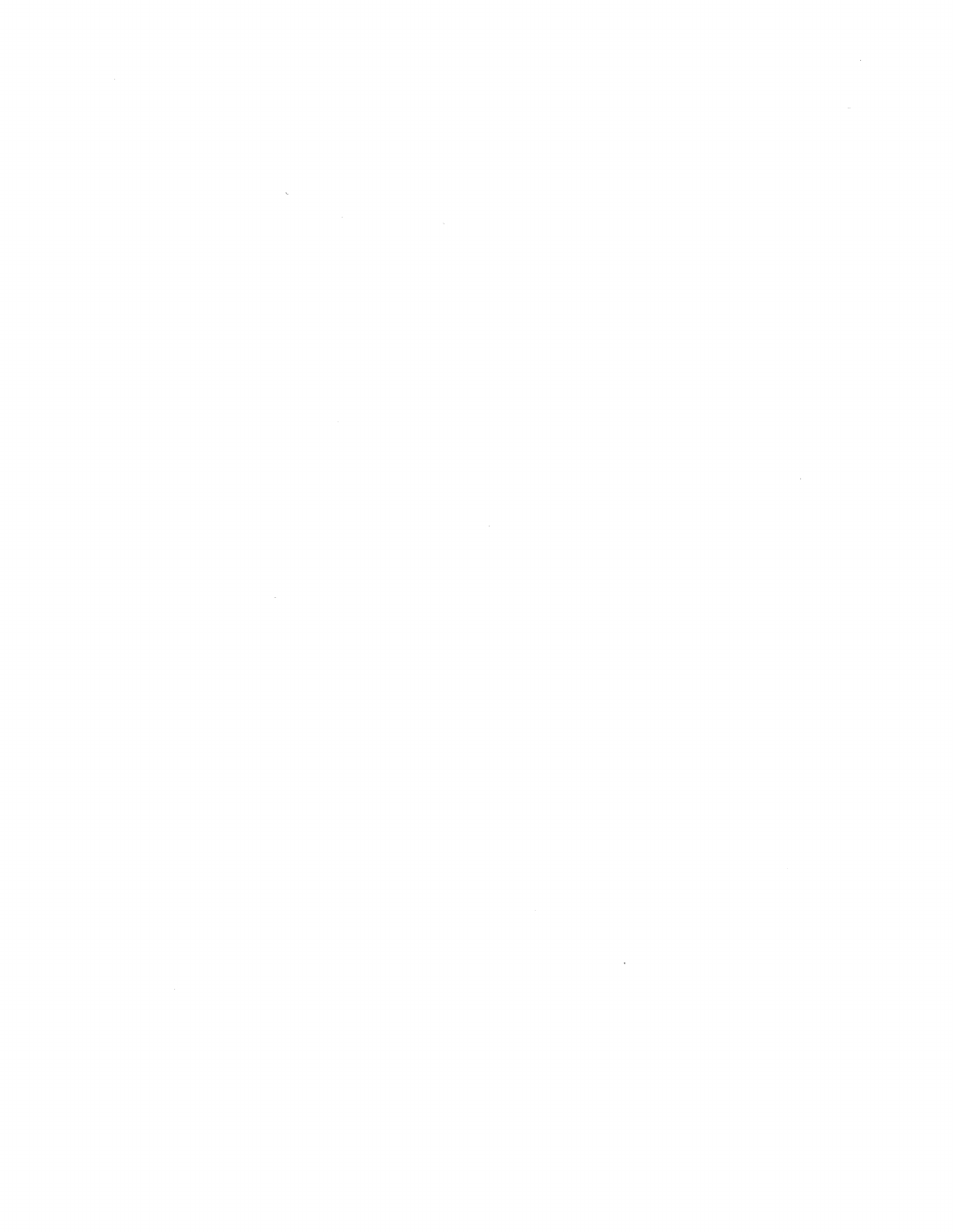

Received at CPC Hearing  $\frac{1}{2}$ 

Received at CPC Hearing  $\frac{\beta_1!}{\beta_1!}$ 

 $m_{\rm e}$  ,  $m_{\rm e}$ 

 $\mathbf{F}$  first  $\mathbf{G}$ 

~



~~

S.)<br>.

Planning Commission - August 31, 2017  $101118$  Committed - we shall be  $21$ 

 $\mathbf -$ 

\_\_ \_ . \_.\_.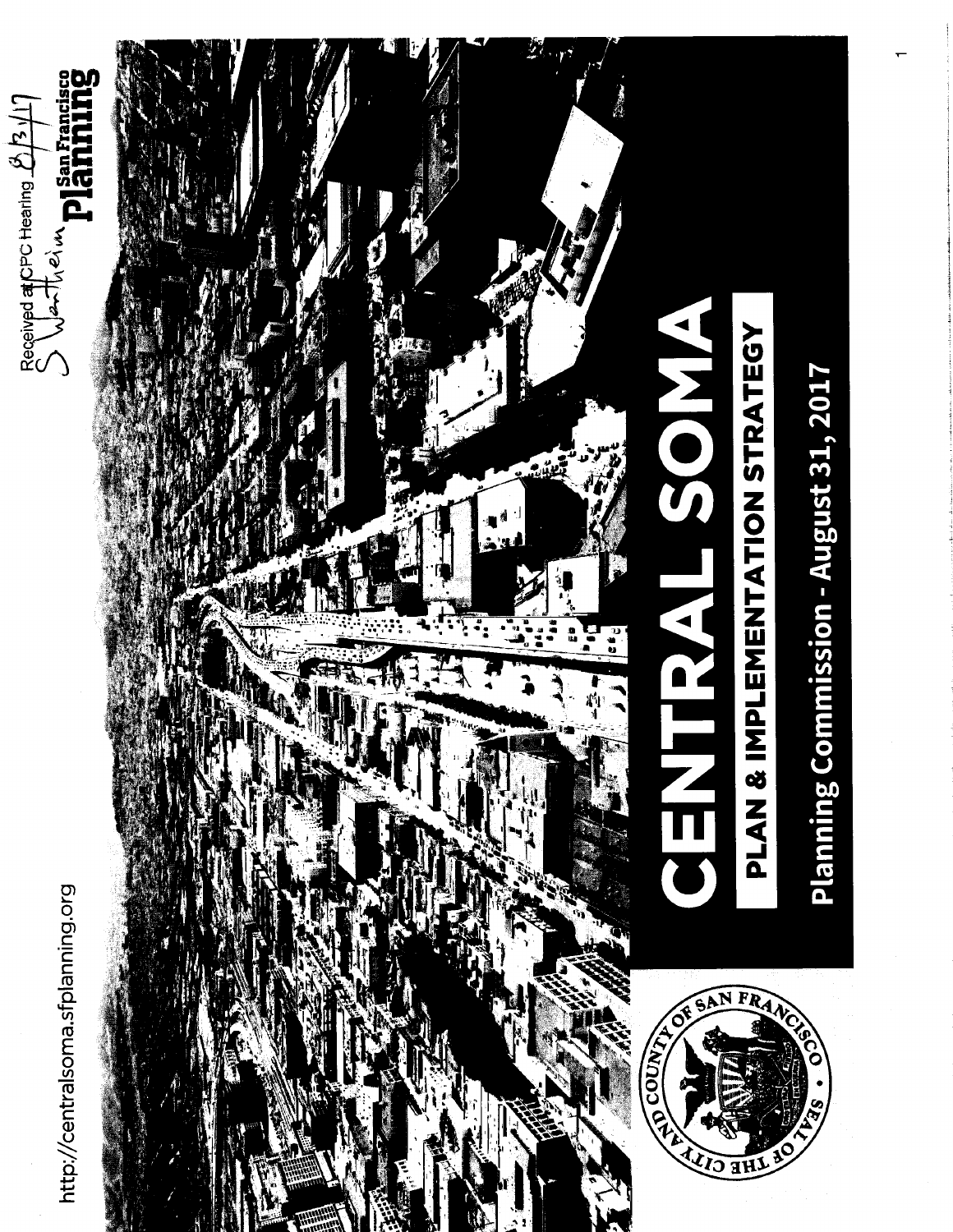## **PLAN SUMMARY**

Vision

# A sustainable neighborhood

Keep what's great, fix what's not Philosophy

Strategy

- Accommodate demand
- Provide public benefits
- neighborhood character - Respect and enhance





### PLAN AREA



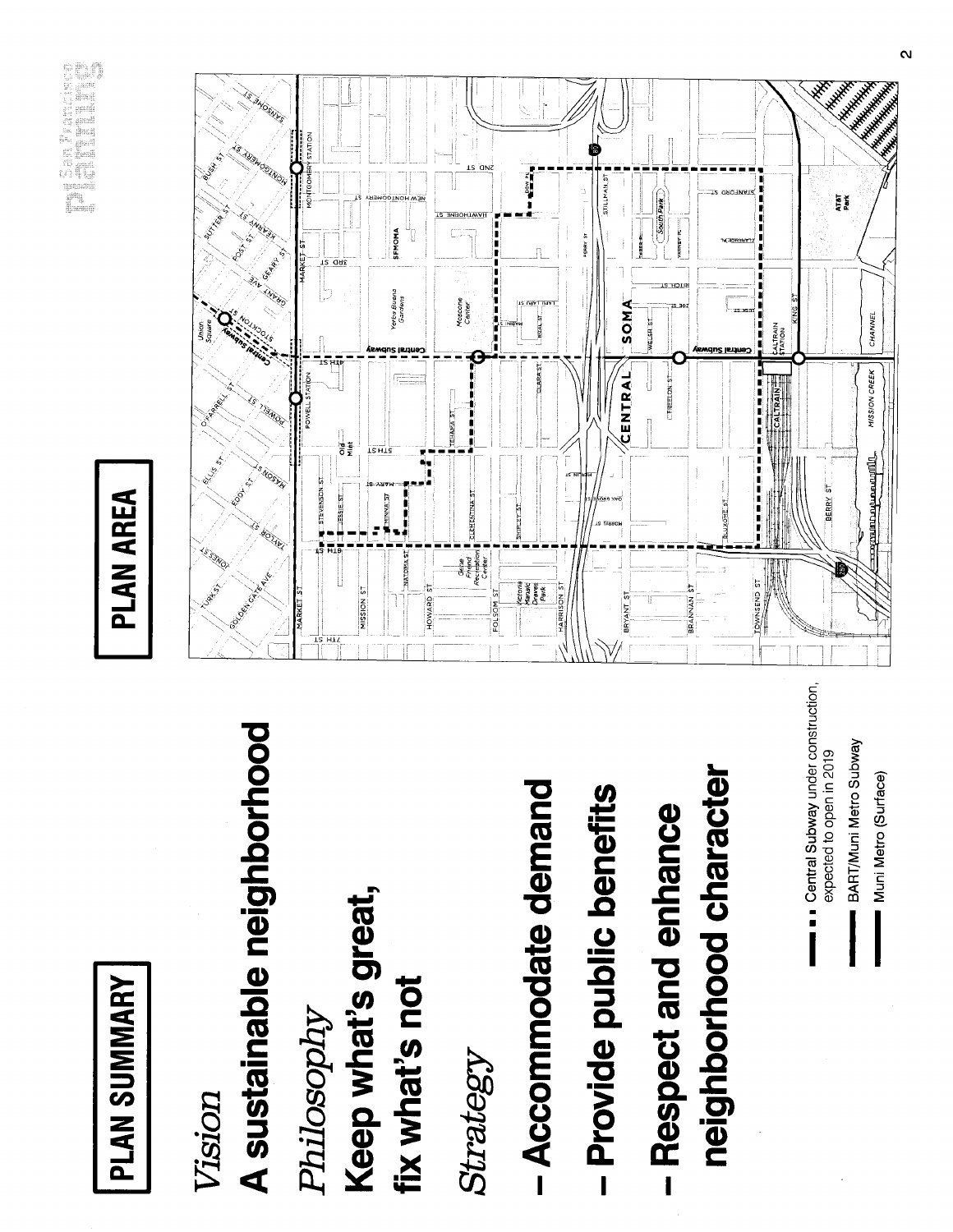

ო